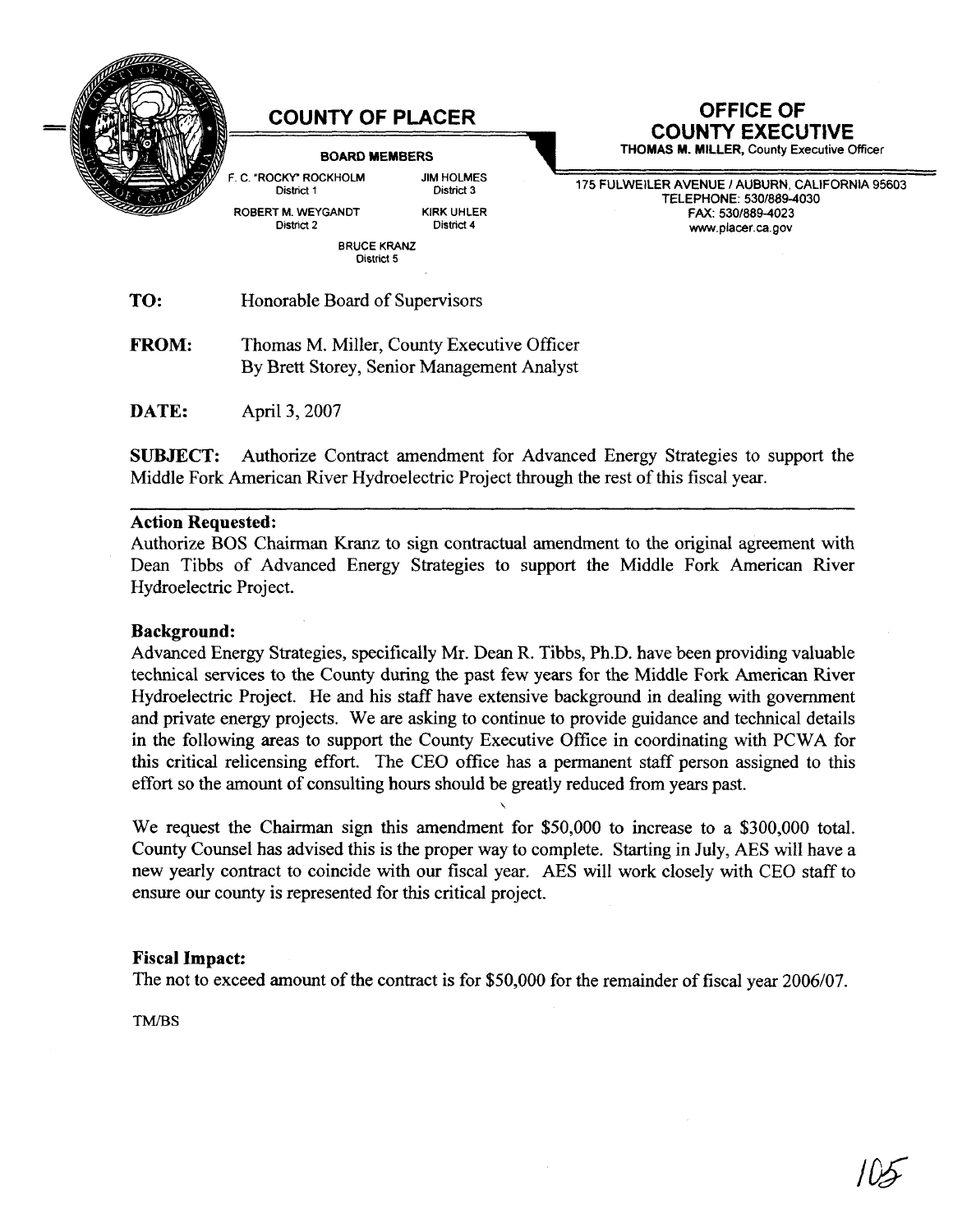| <b>Project:</b>              | Middle Fork American River Hydroelectric Project (MFP) |
|------------------------------|--------------------------------------------------------|
| <b>Administering Agency:</b> | <b>Placer County Executive Office</b>                  |
| Contract No.:                | $12086 -$ Amendment #2                                 |

# **Contract Description: Professional Consulting Services related to Middle Fork American River Hydroelectric Project (MFP)**

## SECOND AMENDED CONSULTANT SERVICES AGREEMENT

This SECOND AMENDMENT to the CONSULTANT SERVICES AGREEMENT entered on August 9, 2005 (Contract No. 12086) is made at Auburn, California, as of March 23, 2007 by and between the County of Placer, ("County"), and Advanced Energy Strategies, Inc., ("Consultant"), a California corporation, who agree as follows:

- **1. Services.** Subject to the terms and conditions set forth in this First Amendment, Consultant shall continue to provide the services described in Exhibit A of the original Agreement. Additionally, Consultant shall continue to provide said services at the time, place, and in the manner specified in Exhibit A of the same original Agreement.
- **2. Pavment.** The County and Consultant hereby amend the Agreement to increase the payment for services rendered in the amount of \$50,000, so that the maximum amount payable under the Agreement shall be **Three Hundred Thousand Dollars (\$300,000).** County shall pay Consultant for services rendered pursuant to the original Agreement at the time and in the amount set forth in Exhibit B, **as** amended and attached hereto. The payment specified in Exhibit B shall be the only payment made to Consultant for services rendered pursuant to this Agreement. Consultant shall submit all billings for said services to County in the manner specified in Exhibit B; or, if no manner is specified in Exhibit B, then according to the usual and customary procedures which Consultant uses for billing clients similar to County.
- **3. Facilities, Equipment and Other Materials, and Obligations of County.** Terms and conditions as set forth in the original Agreement remain in effect.
- **4. General Provisions.** The general provisions as set forth in the original Agreement remain in effect.
- **5. Exhibits.** With the exception of Exhibit B, which has been amended **as** of this date, and attached hereto, all exhibits referred to in the original Agreement, dates August 9, 2005, remain in effect.